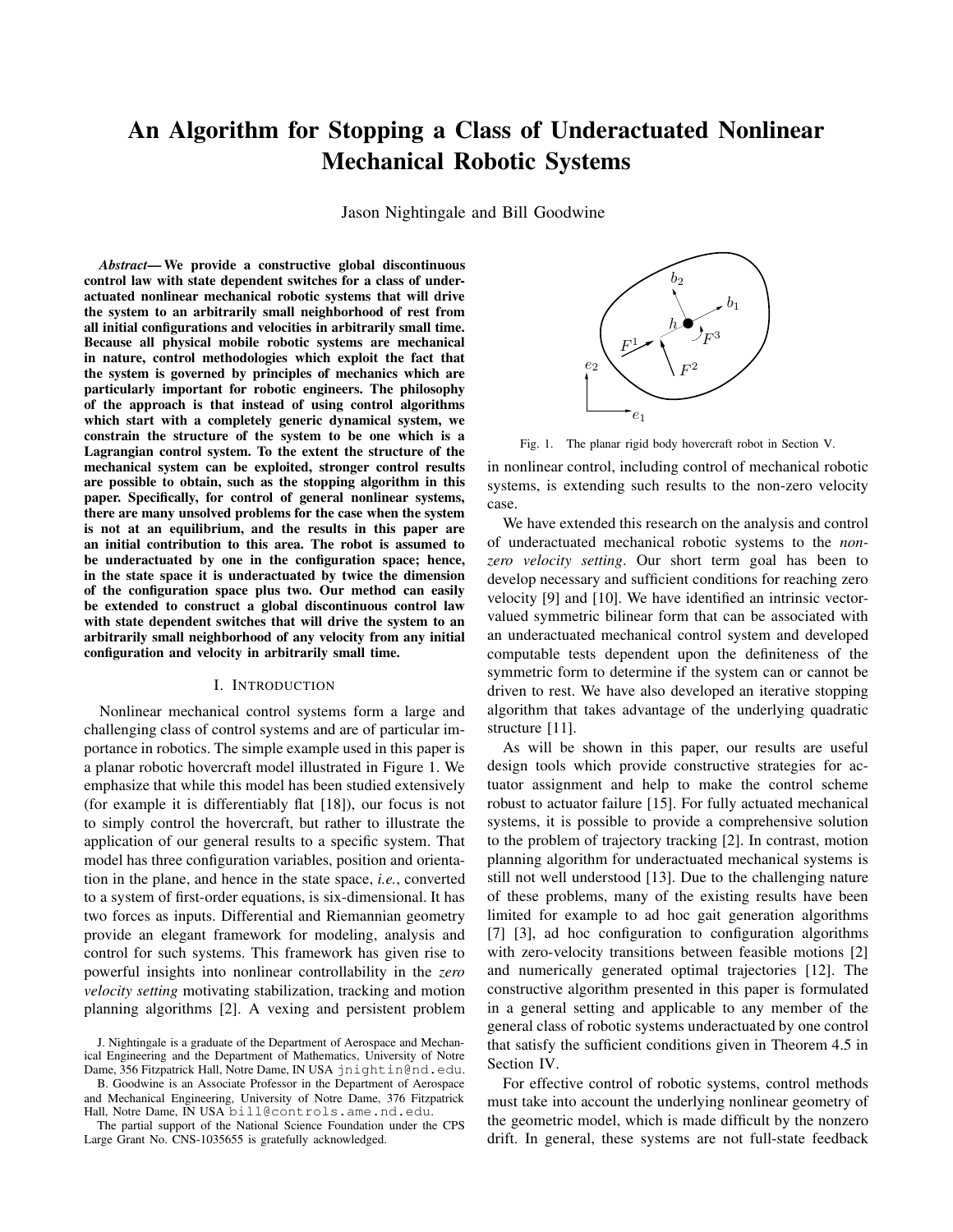linearizable and thus not amendable to standard techniques in control theory [6]. The last decades have shown a great interest in the analysis and control of nonlinear mechanical control systems designed to be underactuated by one control. Such systems include underactuated ships [4], gymnastic robots [17], the Harrier which is a planar vertical/short takeoff and landing aircraft in the absence of gravity [14], a hovercraft type vehicle [16] and a planar rigid body with two thrusters moving on a flat horizontal plane [8].

The class of quadratically coupled mechanical systems underactuated by one control is closely related to the systems considered in [5] where a homogeneous, discontinuous, stabilising feedback controller is designed based on the underlying quadratic structure. Our constructive algorithm can also be applied to their example system. In general, quadratic or symmetric bilinear structures can be found in a variety of areas in control theory which has motivated a new initiative to understand the underlying geometry [1] [2].

We focus our analysis on such systems whose underlying quadratic structure is indefinite and independent of the configuration. We demonstrate the applicability of our stopping algorithm by applying it to the underactuated planar rigid body [2] whose linearization is not controllable and it is not full-state feedback linearizable. We provide a schematic drawing, the geometric model, our alternative representation and explicit control law for this system.

#### II. GEOMETRIC MODEL

# *A. Mechanical Control System*

We consider a simple mechanical control system with no potential to be comprised of an  $n$ -dimensional configuration manifold  $M$ ; a Riemannian metric  $\mathbb G$  which represents the kinetic energy; m linearly independent one forms  $F^1, \ldots, F^m$ on M which represents the input forces; and  $U = \mathbb{R}^m$ which represents the set of inputs. We represent the input forces as one forms and use the associated dual vector fields  $Y_a = \mathbb{G}^{\sharp}(F^a), a = 1, \dots, m$  in our computations. Formally, we denote the control system by the tuple  $\Sigma = \{M, \mathbb{G}, \mathcal{Y}, U\}$ where  $\mathcal{Y} = \{Y_a \mid Y_a = \mathbb{G}^\sharp(F^a) \forall a\}$  is the input distribution. Note we restrict our attention to control systems where the input forces are dependent upon configuration and independent of velocity and time. A thorough description of simple mechanical control systems is provided by Bullo and Lewis [2].

It is well known that the Lagrange-d'Alembert principle can be used to generate the equations of motion for a forced simple mechanical system in coordinate invariant form. If we set the Lagrangian equal to the kinetic energy, then the equations are given by

$$
\nabla_{\dot{\gamma}(t)}\dot{\gamma}(t) = u^a(t)Y_a(\gamma(t))\tag{1}
$$

where  $\nabla$  is the Levi-Civita connection corresponding to  $\mathbb{G}$ , u is a map from  $I \subset \mathbb{R} \mapsto \mathbb{R}^m$ ,  $\gamma : I \to M$  is a curve on M and  $t \in I$ . Therefore, a *controlled trajectory* for  $\Sigma$  is taken to be the pair  $(\gamma, u)$  where  $\gamma$  and u are defined on the same interval  $I \subset \mathbb{R}$ . The usual summation notation will be assumed over repeated indices throughout this paper.

A critical tool used to analyze distributions and mechanical control systems is the symmetric product [2]. Given a pair of vector fields  $X, Y$ , their symmetric product is the vector field defined by

$$
\langle X:Y\rangle=\nabla_XY+\nabla_YX
$$

where  $\nabla_X Y$  is the covariant derivative of Y with respect to X. In coordinates we have

$$
\nabla_X Y = \left(\frac{\partial Y^i}{\partial q^j} X^i + \Gamma^i_{jk} X^j Y^k\right)
$$

where  $X = X^i \frac{\partial}{\partial q^i}$  and  $Y = Y^i \frac{\partial}{\partial q^i}$ . The Christoffel symbols are given by

$$
\Gamma^{i}_{jk} = \frac{1}{2} \mathbb{G}^{il} \left( \frac{\partial \mathbb{G}_{lj}}{\partial q^k} + \frac{\partial \mathbb{G}_{lk}}{\partial q^j} - \frac{\partial \mathbb{G}_{jk}}{\partial q^l} \right)
$$

where  $\mathbb{G}^{ij}$  is the inverse of the matrix  $\mathbb{G}_{ij}$  that represents  $\mathbb{G}$ .

## *B. Alternative Representation*

An input distribution  $Y$  on M is a subset  $Y \subset TM$  having the property that for each  $q \in M$  there exists a family of vector fields  $\{Y_1, \ldots, Y_m\}$  on M so that for each  $q \in M$ we have

$$
\mathcal{Y}_q \equiv \mathcal{Y} \cap T_q M = \mathrm{span}_{\mathbb{R}} \{ Y_1(q), \dots, Y_m(q) \}.
$$

We refer to the vector fields  $\{Y_1, \ldots, Y_m\}$  as generators for  $Y$  and  $\{W_1, \ldots, W_m\}$  as the orthonormal generators for  $\mathcal Y$  where  $\mathbb G(W_a, W_p) = 1$  when  $a = p$  and  $\mathbb G(W_a, W_p) =$ 0 when  $a \neq p$ . Let  $\mathcal{Y}^{\perp}$  denote an orthonormal frame  ${Y_1^{\perp}, \ldots, Y_{n-m}^{\perp}}$  that generates the G-orthogonal complement of the input distribution  $\mathcal{Y}$ . Note that even though  $\mathcal{Y}^{\perp}$  is canonically defined, we must choose an orthonormal basis. It is clear that  $\{\mathcal{Y}_q, \mathcal{Y}_q^{\perp}\}\)$  forms a basis for  $T_qM$  at each  $q \in M$ . Note that  $\mathcal{Y} = \{W_1, \ldots, W_m\}$  is a set of m orthonormal vector fields while  $\mathcal{Y}^{\perp} = \{Y_1^{\perp}, \ldots, Y_{n-m}^{\perp}\}$  is a set of  $n-m$ orthonormal vector fields.

Given a basis of G-orthonormal vector fields  $\{X_1, \ldots, X_n\}$  on M, the *generalized Christoffel symbols* are defined by the  $n^3$  functions  $\hat{\Gamma}_{ij}^k : M \to \mathbb{R}$  where

$$
\nabla_{X_i} X_j = \hat{\Gamma}_{ij}^k X_k.
$$

*Definition 2.1:* We define the generalized symmetric Christoffel symbols for  $\nabla$  with respect to the basis of  $\mathbb{G}$ orthonormal vector fields  $\{X_1, \ldots, X_n\}$  on M as the  $n^3$ functions  $\tilde{\Gamma}_{ij}^k : M \to \mathbb{R}$  defined by

$$
\tilde{\Gamma}_{ij}^k X_k = \frac{1}{2} \left( \hat{\Gamma}_{ij}^k + \hat{\Gamma}_{ji}^k \right) X_k = \frac{1}{2} \mathbb{G} \left( \langle X_i : X_j \rangle, X_k \right) X_k.
$$
  
We may define the velocity vector  $\dot{x}(t) = x^i(t) \partial_t$  of the

We may define the velocity vector  $\dot{\gamma}(t) = v^i(t) \frac{\partial}{\partial q^i}$  of the curve  $\gamma(t)$  in terms of the family of vector fields  $\{\mathcal{Y}, \mathcal{Y}^{\perp}\}.$ The new expression for  $\dot{\gamma}(t)$  is in the form

$$
\dot{\gamma}(t) = w^a(t)W_a(\gamma(t)) + s^b(t)Y_b^{\perp}(\gamma(t))
$$
 (2)

where

$$
w^{a} = \mathbb{G}(\dot{\gamma}(t), W_{a}(\gamma(t))) \tag{3}
$$

$$
s^{b} = \mathbb{G}(\dot{\gamma}(t), Y_{b}^{\perp}(\gamma(t))). \tag{4}
$$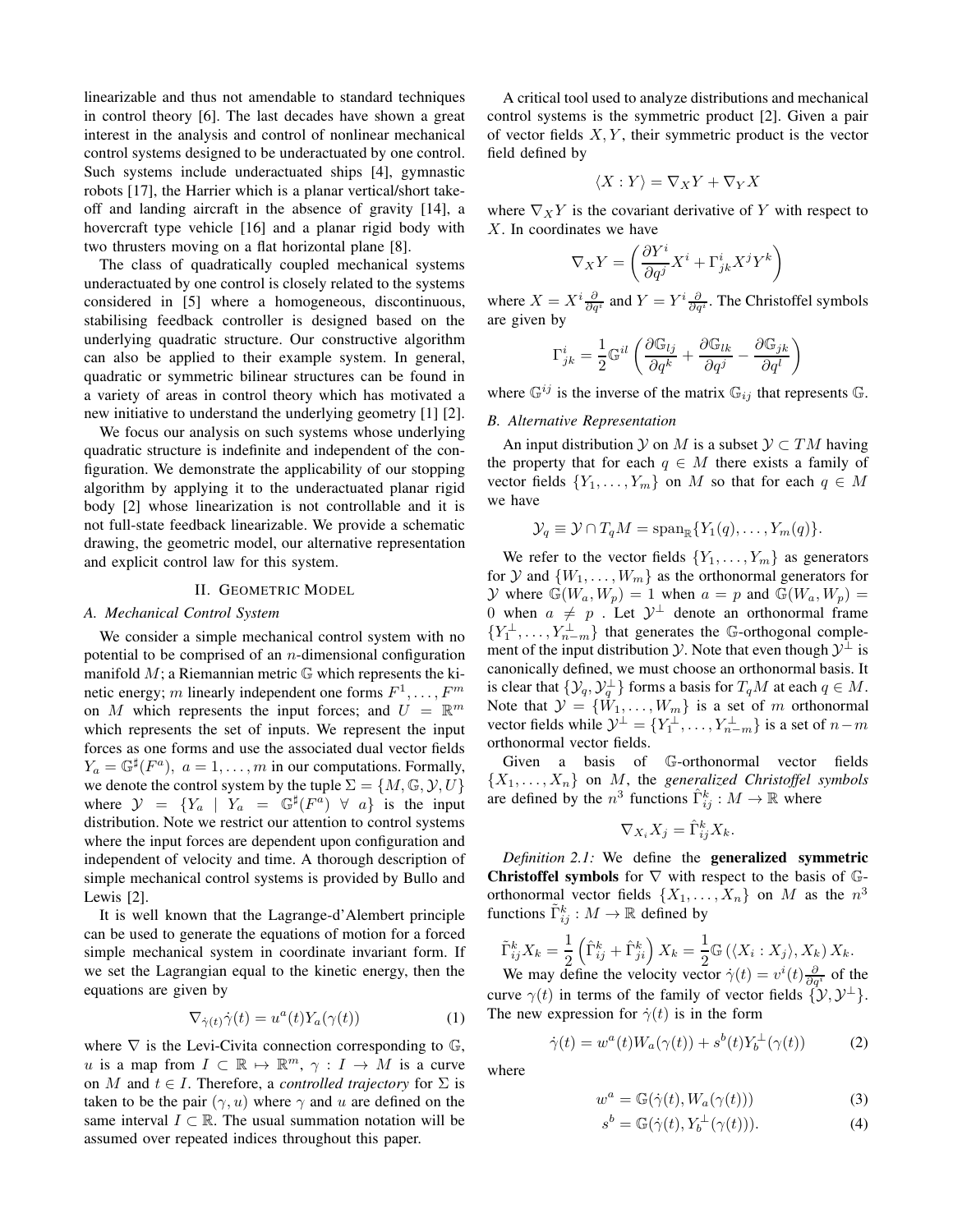*Proposition 2.2:* Let  $\Sigma = \{M, \mathbb{G}, \mathcal{Y}, U\}$  be a simple mechanical control system defined above. The following holds along the curve  $\gamma(t)$  satisfying (1):

$$
\frac{d}{dt}w^l = -\tilde{\Gamma}_{ap}^l w^a w^p - 2\tilde{\Gamma}_{ar}^l w^a s^{r-m}
$$
\n
$$
-\tilde{\Gamma}_{rk}^l s^{r-m}(t) s^{k-m} + u^a g(Y_a, W_l)
$$
\n(5)

$$
\frac{d}{dt}s^{b-m} = -\tilde{\Gamma}_{ap}^{b}w^{a}w^{p} - 2\tilde{\Gamma}_{ar}^{b}w^{a}s^{r-m}
$$
\n
$$
-\tilde{\Gamma}_{rk}^{b}s^{r-m}s^{k-m}
$$
\n(6)

where  $a, l, p \in \{1, \ldots, m\}, b, k, r \in \{m+1, \ldots, n\}.$ 

*Proof:* We proceed by substituting Equation 2 into Equation 3 and Equation 4 then differentiating and taking advantage of the compatibility associated with the Levi-Civita connection.  $\blacksquare$ 

### *C. Partial Feedback Linearization*

By inspection we see that Equation 5 can be written as

$$
\frac{d\mathbf{w}}{dt} = \underbrace{\begin{bmatrix} \mathbf{w} & \mathbf{s} \end{bmatrix} \begin{bmatrix} \tilde{\mathbf{r}} \end{bmatrix} \begin{bmatrix} \mathbf{w} \\ \mathbf{s} \end{bmatrix}}_{\mathbf{F}} + \mathbf{G}\mathbf{u}.
$$
 (7)

We perform feedback linearization on Equation 7 by defining our input to be

$$
\mathbf{u} = -\mathbf{G}^{-1}\mathbf{F} + \mathbf{G}^{-1}\mathbf{z}
$$

where we assume that  $G$  is full rank. Now substituting  $u$ into Equation 7 to get

$$
\frac{d\mathbf{w}}{dt} = \mathbf{z}.
$$

## III. QUADRATICALLY COUPLED CONTROL SYSTEM

Let us consider a class of nonlinear mechanical systems where  $n - m = 1$  and the right-hand-side of Equation 6 is independent of  $q$  and  $s$ . The governing equations in local coordinates are

$$
\frac{d\mathbf{q}}{dt} = \mathbf{v}, \qquad \frac{d\mathbf{w}}{dt} = \mathbf{z}, \qquad \frac{ds}{dt} = Q(\mathbf{w})
$$
(8)

where the configuration and pseudo-velocity states are  $(q, \mathbf{w}, s) \in \mathcal{Y} \times \mathcal{Y}^{\perp}$ ,  $\mathbf{z} \in Z \subseteq \mathbb{R}^m$  is the control, and  $Q: \mathcal{Y}_q \to \mathbb{R}$  is a quadratic map, *i.e.*,  $Q(\lambda \mathbf{w}) = \lambda^2 Q(\mathbf{w})$ for all  $\mathbf{w} \in \mathbb{R}^m$  and  $\lambda \in \mathbb{R}$ . We refer to w and s to be pseudo-velocities because in general  $(\mathbf{w}, s) \neq \mathbf{v}$ . This class of system is clearly not linearly controllable. Let us define the control system to be the tuple  $\Delta = (TM, \frac{dw}{dt}, \frac{ds}{dt}, V)$  that defines the state space, governing equations of motion and the set of available inputs. A basic property of  $\mathbb{R}$ -valued quadratic forms is that indefiniteness is equivalent to the existence of a basis  $V$  for  $\mathbb{R}^m$  such that the diagonal entries in the matrix representation of  $Q$  are all zero  $[2]$ . In other words, if Q is indefinite then exists a basis  $V$  for  $\mathbb{R}^m$  such that the expansion

$$
\frac{ds}{dt} = Q_{ij}w^{i}w^{j}
$$
\n
$$
= 2Q_{12}w^{1}w^{2} + \dots + 2Q_{1m}w^{1}w^{m} + \dots
$$
\n
$$
+ 2Q_{23}w^{2}w^{3} + \dots + 2Q_{2m}w^{2}w^{m} + \dots
$$
\n
$$
+ 2Q_{m-1m}w^{m-1}w^{m}
$$
\n(10)

where indices  $i, j = 1, \ldots, m$  and  $Q_{ij} = 0$  when  $i = j$ . It is also clear that if  $Q$  is indefinite then there exists at least 1 symmetric term  $Q_{ij} \neq 0$  where  $i \neq j$ . *In order to simplify the derivation and presentation of our algorithm we will refer to the first coefficient*  $Q_{ij} \neq 0$  *in in Equation 10* as  $Q_c$  and the corresponding  $w$  parameters as  $w_c^1$  and  $w_c^2$ .

#### IV. ALGORITHM

This section contains the main result of this paper. We provide a global discontinuous control law with state dependent switches for a class of mechanical control systems that will drive the system to an arbitrarily small neighborhood of  $(q, 0) \in TM$  from all initial configurations and initial velocities in arbitrarily small time. This class of mechanical control systems is characterized by a quadratic coupling Q between the equations of motion for the actuated velocity states and the unactuated velocity state. Our results are applicable to the case when the quadratic coupling is indefinite. Our method can easily be extended to construct a global discontinuous control law with state dependent switches that will drive the system to an arbitrarily small neighborhood of any velocity from any initial configuration and velocity in arbitrarily small time. Our procedure for demonstrating the existence of such a control law involves three basic steps.

- 1) Drive  $\mathbf{w} \to 0$  in time  $\kappa$ .
- 2) Drive  $s \to 0$  in time  $\gamma$ .
- 3) Drive  $\mathbf{w} \to 0$  while keeping  $s \in B(0, \epsilon)$  in time  $\tau$ .

We begin by introducing a series of lemmas which contain the control laws corresponding to each step in our basic procedure. The lemmas will be used to prove our main result.

*Lemma 4.1:* For all  $w(t_0)$  and  $\kappa > 0$  if z defined on  $[t_0, t_1]$  is  $\mathbf{z}(t) = -\mathbf{w}(t_0)/\kappa$  where  $t_1 = t_0 + \kappa$  then  $\mathbf{w}(t_1) =$ 0.

*Proof:* We substitute the control law  $v(t)$  into Equation 8 to get

$$
\frac{d\mathbf{w}}{dt}=-\frac{\mathbf{w}(t_0)}{\kappa}.
$$

We can apply separation of variables and integration to get

$$
\mathbf{w}(t) = \mathbf{w}(t_0) - \frac{\mathbf{w}(t_0)}{\kappa}(t - t_0)
$$

on  $[t_0, t_1]$ . It's clear from  $\mathbf{w}(t)$  that  $\mathbf{w}(t_1) = 0$  holds.

*Remark 4.2:* For the remainder of the proofs, we will only need the first nonzero term  $Q_c$  in the expansion of Equation 9 and the corresponding w terms  $w_c^1$  and  $w_c^2$ . Once the w is driven to zero then we will only utilize the z inputs  $z_c^1$  and  $z_c^2$  corresponding to  $Q_c$ ,  $w_c^1$  and  $w_c^2$ . The remaining z inputs will be set to zero. Again, this simplifies our derivation and presentation of the stopping algorithm.

*Lemma 4.3:* For all  $s(t_1)$ ,  $\mathbf{w}(t_1) = 0$  and  $\gamma > 0$  if Q:  $\mathbb{R}^m \to \mathbb{R}$  is indefinite and z defined on  $[t_1, t_2]$  is

$$
z_c^1 = -\text{sgn}(Q_c)|M|,
$$
  $z_c^2 = \text{sgn}(s(t_1))|M|$ 

where  $t_2 = t_1 + \gamma$  and

$$
M = \left(\frac{3}{2} \frac{s(t_1)}{Q_c \gamma^3}\right)^{1/2}
$$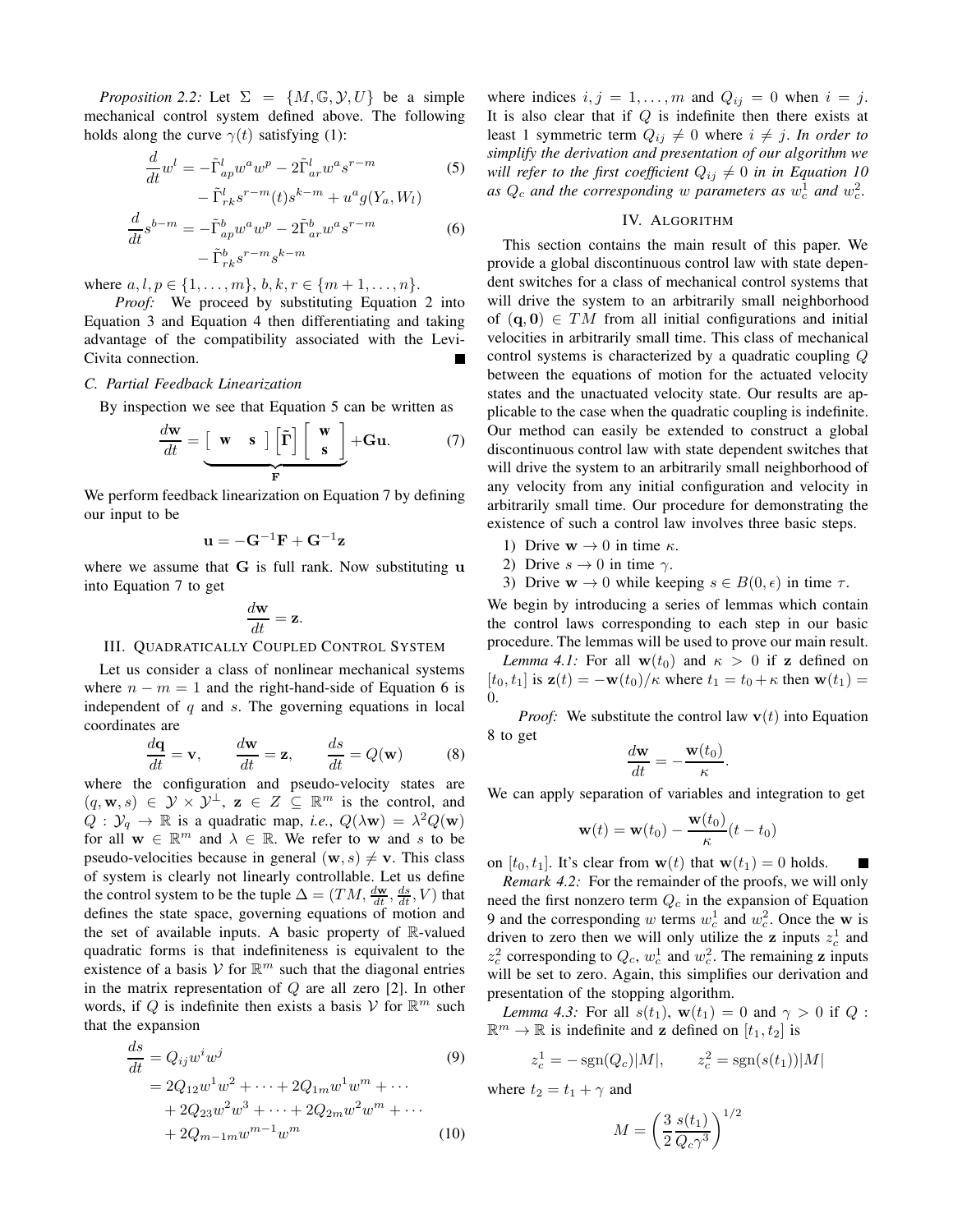then  $s(t_2) = 0$ .

*Proof:* We substitute the control law  $z(t)$  into Equation 8 to get

$$
\frac{dw_1}{dt} = -\operatorname{sgn}(Q_c)|M|, \qquad \frac{dw_2}{dt} = \operatorname{sgn}(s(t_1))|M|
$$

with

$$
M = \left(\frac{3}{2} \frac{s(t_1)}{Q_c \gamma^3}\right)^{1/2}
$$

.

We can apply separation of variables and integration to get

$$
w_c^1(t) = -\operatorname{sgn}(Q_c)|M|(t - t_1)
$$
  

$$
w_c^2(t) = \operatorname{sgn}(s(t_1))|M|(t - t_1)
$$

on  $[t_1, t_2]$ . We also know that

$$
s(t_2) = s(t_1) + A\left(\frac{ds}{dt}\right)\gamma
$$

where

$$
A\left(\frac{ds}{dt}\right) = \frac{1}{t_2 - t_1} \int_{t_1}^{t_2} 2Q_c w_c^1(t) w_c^2(t) dt
$$
  
= 
$$
\frac{2Q_c z_c^1 z_c^2}{\gamma} \int_0^{\gamma} t^2 dt = \frac{2Q_c z_c^1 z_c^2}{3} \gamma^2.
$$

This gives us

$$
s(t_2) = s(t_1) + \frac{2Q_c z_c^1 z_c^2}{3} \gamma^3.
$$

Now substitute for  $z_c^1$  and  $z_c^2$  to get

$$
s(t_2) = s(t_1) + \frac{2Q_c(-\text{sgn}(Q_c)|M|)(\text{sgn}(s(t_1)))|M|}{3}\gamma^3.
$$

Now substitute for  $M$  and simplify to get

$$
s(t_2) = s(t_1) - \frac{2|Q_c| \left| \left( \frac{3}{2} \frac{s(t_1)}{Q_c \gamma^3} \right) \right| \left( \text{sgn}(s(t_1)) \right)}{3} \gamma^3
$$
  
\n
$$
s(t_2) = s(t_1) - |s(t_1)| \text{sgn}(s(t_1))
$$
  
\n
$$
s(t_2) = 0.
$$

*Lemma 4.4:* Let us assume that

$$
w_c^1(t_2) = -\operatorname{sgn}(Q_c)|M|\gamma
$$

and

$$
w_c^2(t_2) = \text{sgn}(s(t_1)) |M|\gamma.
$$

For all  $s(t_1)$ ,  $\epsilon, \gamma > 0$  and  $s(t_2) = 0$ , if

$$
z_c^1 = \frac{\text{sgn}(Q_c)}{\tau} |M|, \qquad z_c^2 = -\frac{\text{sgn}(s(t_1))}{\tau} |M|
$$

where

$$
\tau < \frac{\epsilon \gamma^3}{|s(t_1)|} \quad \text{and} \quad M = \left(\frac{3}{2} \frac{s(t_1)}{Q_c \gamma^3}\right)^{1/2}
$$

then  $(\mathbf{w}(t_3), s(t_3)) \in B(0, \epsilon)$ .

*Proof:* We substitute the control law  $z(t)$  into Equation 8 to get

$$
\frac{dw_1}{dt} = \frac{\text{sgn}(Q_c)}{\tau} |M|, \qquad \frac{dw_2}{dt} = -\frac{\text{sgn}(s(t_1))}{\tau} |M|
$$

with

$$
\tau < \frac{\epsilon \gamma^3}{|s(t_1)|} \quad \text{and} \quad M = \left(\frac{3}{2} \frac{s(t_1)}{Q_c \gamma^3}\right)^{1/2}
$$

.

We can apply separation of variables and integration to get

$$
w_c^1(t) = w_c^1(t_2) + \frac{\text{sgn}(Q_c)}{\tau} |M|(t - t_2)
$$
  

$$
w_c^2(t) = w_c^2(t_2) - \frac{\text{sgn}(s(t_1))}{\tau} |M|(t - t_2)
$$

on  $[t_2, t_3]$ . It is clear that  $\mathbf{w}(t_3) = 0$ . Now we need to check that  $|s(t_3)| < \epsilon$ . Since  $s(t_2) = 0$  then we also know that

$$
s(t_3) = A\left(\frac{ds}{dt}\right)\tau
$$

where

$$
A\left(\frac{ds}{dt}\right) = \frac{1}{t_3 - t_2} \int_{t_2}^{t_3} 2Q_c w_c^1(t) w_c^2(t) dt
$$
  
= 
$$
\frac{2Q_c z_c^1 z_c^2}{\tau} \int_0^{\tau} t^2 dt = \frac{2Q_c z_c^1 z_c^2}{3} \tau^2.
$$

This gives us

$$
s(t_3) = \frac{2Q_c z_c^1 z_c^2}{3} \tau^3.
$$

Now substitute for  $z_c^1$  and  $z_c^2$  to get

$$
s(t_3) = \frac{2Q_c(\frac{\text{sgn}(Q_c)}{\tau}|M|)(-\text{sgn}(s(t_1)))|M|}{3}\tau^3.
$$

Now substitute for  $M$  and simplify to get

$$
|s(t_3)| = |\left|\frac{2Q_c}{3}\left(\frac{3}{2}\frac{|s(t_1)|}{Q_c\gamma^3}\right)\tau\right|
$$
  

$$
|s(t_3)| = |s(t_1)|\frac{\tau}{\gamma^3}.
$$

It is clear that if

$$
\tau = \frac{\epsilon \gamma^3}{|s(t_1)|}
$$

then  $|s(t_3)| = \epsilon$ . Recall by construction we pick

$$
\tau < \frac{\epsilon \gamma^3}{|s(t_1)|}
$$

 $\blacksquare$ 

which implies  $|s(t_3)| < \epsilon$ .

*Theorem 4.5:* Given the control system  $\Delta$  =  $(TM, \frac{d\mathbf{w}}{dt}, \frac{ds}{dt}, Z)$ . For all initial conditions  $\mathbf{w}(t_0)$  and  $s(t_0)$  and constants  $\epsilon, \delta > 0$  if Q is indefinite and  $z(t)$  is defined on  $[t_0, t_3]$  to be

| Time Interval | $z_c^1(t)$                          | $z_c^2(t)$                                      |
|---------------|-------------------------------------|-------------------------------------------------|
| $[t_0, t_1)$  | $w_c^1(t_0)$                        | $w_c^2(t_0)$                                    |
| $[t_1, t_2]$  | $-\operatorname{sgn}(Q_c) M $       | $sgn(s(t_1)) M $                                |
| $[t_2, t_3]$  | $\frac{\text{sgn}(Q_c)}{\sigma} M $ | $\frac{\text{sgn}(s(t_1))}{\text{sgn}(s(t_1))}$ |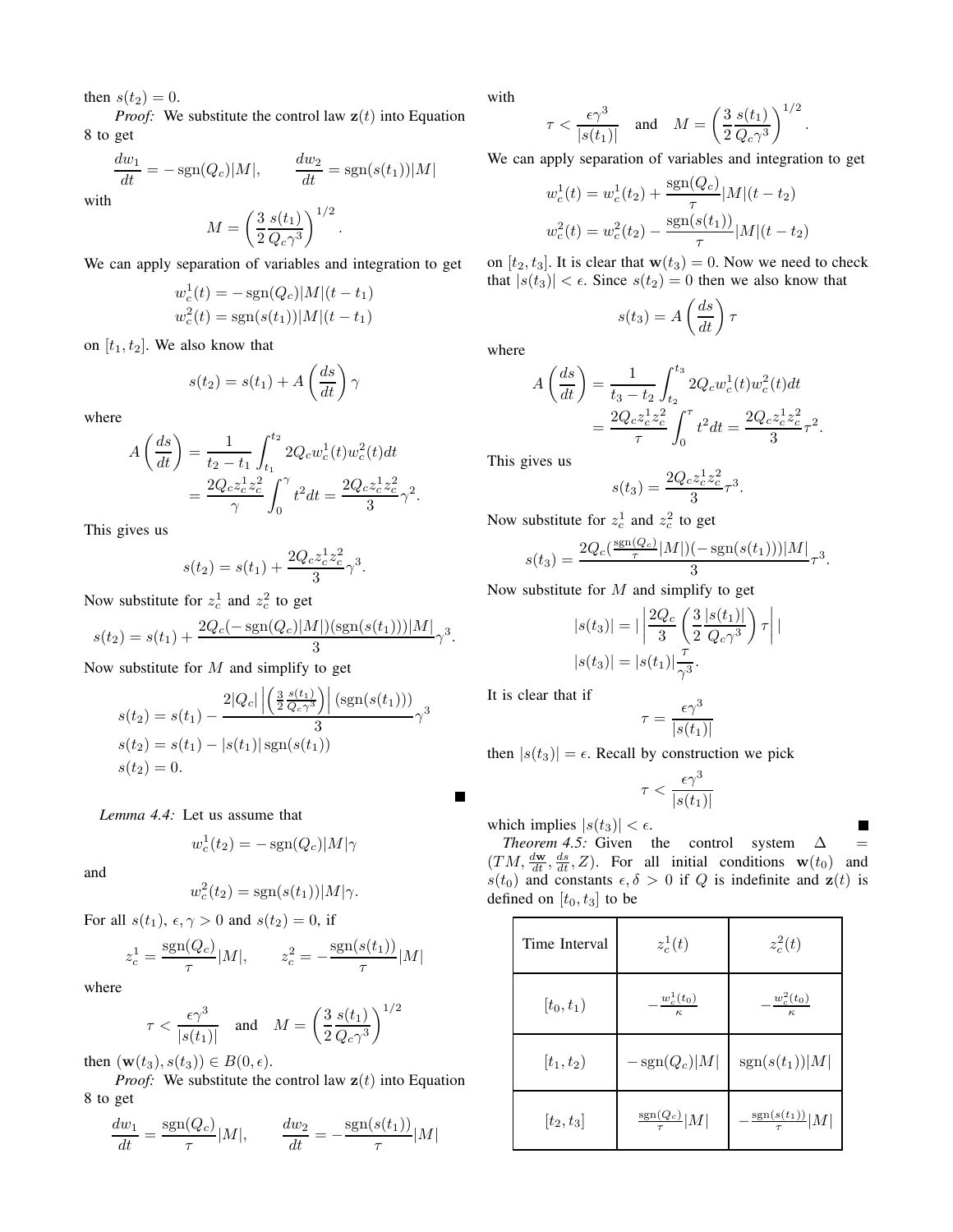where

$$
M = \left(\frac{3}{2}\frac{s(t_1)}{Q_c\gamma^3}\right)^{1/2} \quad \text{and} \quad \tau < \frac{\epsilon\gamma^3}{|s(t_1)|}
$$

then  $(\mathbf{w}(t_3), s(t_3)) \in B(\mathbf{0}, \epsilon)$  and  $|t_3 - t_0| < \delta$ .

*Proof:* It follows from Lemma 4.1 that the control law defined on the interval  $[t_0, t_1)$  will give rise to  $\mathbf{w}(t_1) = 0$ . Now we apply Lemma 4.3 to see that given  $w(t_1) = 0$ and any  $s(t_1)$  that the control law defined on the interval  $[t_1, t_2)$  will result in  $s(t_2) = 0$ ,  $w_c^1(t_2) = -\text{sgn}(Q_C)|M|\gamma$ and  $w_c^2(t_2) = \text{sgn}(s(t_1)) |M| \gamma$ . Finally, we can appeal to Lemma 4.4 to show that given  $s(t_2) = 0$ ,  $w_c^1(t_2) =$  $-\text{sgn}(Q_c)|M|\gamma$  and  $w_c^2(t_2) = \text{sgn}(s(t_1))|M|\gamma$  that the control law defined on the final interval  $[t_2, t_3]$  will drive the system to  $(\mathbf{w}(t_3), s(t_3)) \in B(0, \epsilon)$ . In order to ensure that  $|t_3 - t_0| < \delta$  pick  $\kappa, \gamma, \tau$  such that  $\kappa + \gamma + \tau < \delta$ .

*Remark 4.6:* Theorem 4.5 can be easily extended to construct a global discontinuous control law with state dependent switches that will drive the system to an arbitrarily small neighborhood of any velocity from any  $(q, w, s) \in TM$  in arbitrarily small time. In addition, it can be shown that as long as the controls for  $\Delta$  take values in a subset  $Z \subset \mathbb{R}^m$ for which  $0 \in \text{int}(\text{conv}(U))$  then we can still drive  $\Delta$  to an arbitrarily small neighborhood of rest.

# V. EXAMPLE: FORCED PLANAR RIGID BODY HOVERCRAFT ROBOT

In this section we review the geometric model, construct the alternative representation of the equations of motion, perform partial feedback linearization and construct the stopping algorithm for the planar rigid body (Figure 1). The configuration manifold for the system is the Lie group  $SE(2)$ . Use coordinates  $(x, y, \theta)$  for the planar robot where  $(x, y)$  describes the position of the center of mass and  $\theta$ describes the orientation of the body frame  ${b_1, b_2}$  with respect to the inertial frame  $\{e_1, e_2\}$ . In these coordinates, the Riemannian metric is given by

$$
\mathbb{G} = mdx \otimes dx + mdy \otimes dy + Jd\theta \otimes d\theta,
$$

where  $m$  is the mass of the body and  $J$  is the moment of inertia about the center of mass. Let us analyze the set of inputs that consist of the force  $F<sup>1</sup>$  applied to a point and a torque  $F<sup>3</sup>$  about the center of mass. We assume that the point of application of the force is a distance  $h > 0$  from the center of mass along the  $b_1$  body-axis. The input force can represent a variable-direction thruster on the body which can be resolve into components along the  $b_1$  and  $b_2$  directions. The control inputs are given by

$$
F^1 = \cos\theta dx + \sin\theta dy, \qquad F^3 = d\theta.
$$

*Problem Statement 5.1:* Given the planar rigid body with input forces  $\{F^1, F^3\}$ , construct the control law  $\mathbf{z}(t)$  that will drive the system from any  $(q(t_0), w(t_0), s(t_0)) \in TM$ to  $(q, B(0, \epsilon)) \in TM$  in time  $\delta$ .

*Solution 5.2:* We use the metric  $\mathbb{G}$  to compute the input vector fields  $Y_a = \mathbb{G}^{\sharp}(F^a)$  to be

$$
Y_1 = \frac{1}{m} \cos \theta \frac{\partial}{\partial x} + \frac{1}{m} \sin \theta \frac{\partial}{\partial y}, \qquad Y_3 = \frac{1}{J} \frac{\partial}{\partial \theta}.
$$

Now let us construct the orthonormal basis vector fields  $W_1, W_2$  that generate Y. It's clear that  $Y_1$  and  $Y_3$  are orthogonal with respect to G. All we need to do is normalize  $Y_1$  and  $Y_3$  with respect to  $\mathbb G$  and set them equal to  $W_1$  and  $W_2$  respectively. This gives us

$$
W_1 = \frac{\sqrt{m}}{m} \cos \theta \frac{\partial}{\partial x} + \frac{\sqrt{m}}{m} \sin \theta \frac{\partial}{\partial y}, \qquad W_2 = \frac{\sqrt{J}}{J} \frac{\partial}{\partial \theta}.
$$

Now we construct the single vector field

$$
Y^\perp=-\frac{\sqrt{m}}{m}\sin\theta\frac{\partial}{\partial x}+\frac{\sqrt{m}}{m}\cos\theta\frac{\partial}{\partial y}
$$

where by inspection we see that it is orthogonal to  $Y$ and normalized. The only non-zero generalized symmetric Christoffel symbols are

$$
\tilde{\Gamma}_{23}^1 = -\frac{\sqrt{J}}{2J}, \qquad \tilde{\Gamma}_{21}^3 = -\frac{\sqrt{J}}{2J}.
$$

The resulting equations of motion are

$$
\frac{dx}{dt} = w^1 \frac{\sqrt{m}}{m} \cos \theta - s \frac{\sqrt{m}}{m} \sin \theta,
$$
  
\n
$$
\frac{dy}{dt} = w^1 \frac{\sqrt{m}}{m} \sin \theta + s \frac{\sqrt{m}}{m} \cos \theta,
$$
  
\n
$$
\frac{d\theta}{dt} = w^2 \frac{\sqrt{J}}{J},
$$
  
\n
$$
\frac{dw^1}{dt} = \frac{\sqrt{J}}{J} w^2 s + u^1 \frac{\sqrt{m}}{m},
$$
  
\n
$$
\frac{dw^2}{dt} = u^2 \frac{\sqrt{J}}{J},
$$
  
\n
$$
\frac{ds}{dt} = \frac{\sqrt{J}}{J} w^2 w^1.
$$
  
\n(11)

Now we set u equal to

 $\frac{c}{1}$ 

$$
u^{1} = \frac{m}{\sqrt{m}}z^{1} - \frac{m}{\sqrt{m}}\frac{\sqrt{J}}{J}w^{2}s, \qquad u^{2} = \frac{J}{\sqrt{J}}z^{2}.
$$

Substitute u into Equation 11 to get

$$
\frac{dw^1}{dt} = z^1, \qquad \frac{dw^2}{dt} = z^2, \qquad \frac{ds}{dt} = \frac{\sqrt{J}}{J}w^2w^1.
$$

By inspection, we have  $Q_c = \frac{\sqrt{J}}{J}$ . Since  $J > 0$  we conclude that  $Q = \frac{\sqrt{J}}{J} w^2 w^1$  is indefinite.

| Time Interval | $z^1(t)$                   | $z^2(t)$                             |
|---------------|----------------------------|--------------------------------------|
| $[t_0, t_1)$  | $w^{1}(t_{0})$<br>$\kappa$ | $w^2(t_0)$<br>к.                     |
| $[t_1, t_2)$  | $- M $                     | $sgn(s(t_1)) M $                     |
| $[t_2, t_3]$  | M <br>$\tau$               | $\frac{\text{sgn}(s(t_1))}{\tau} M $ |